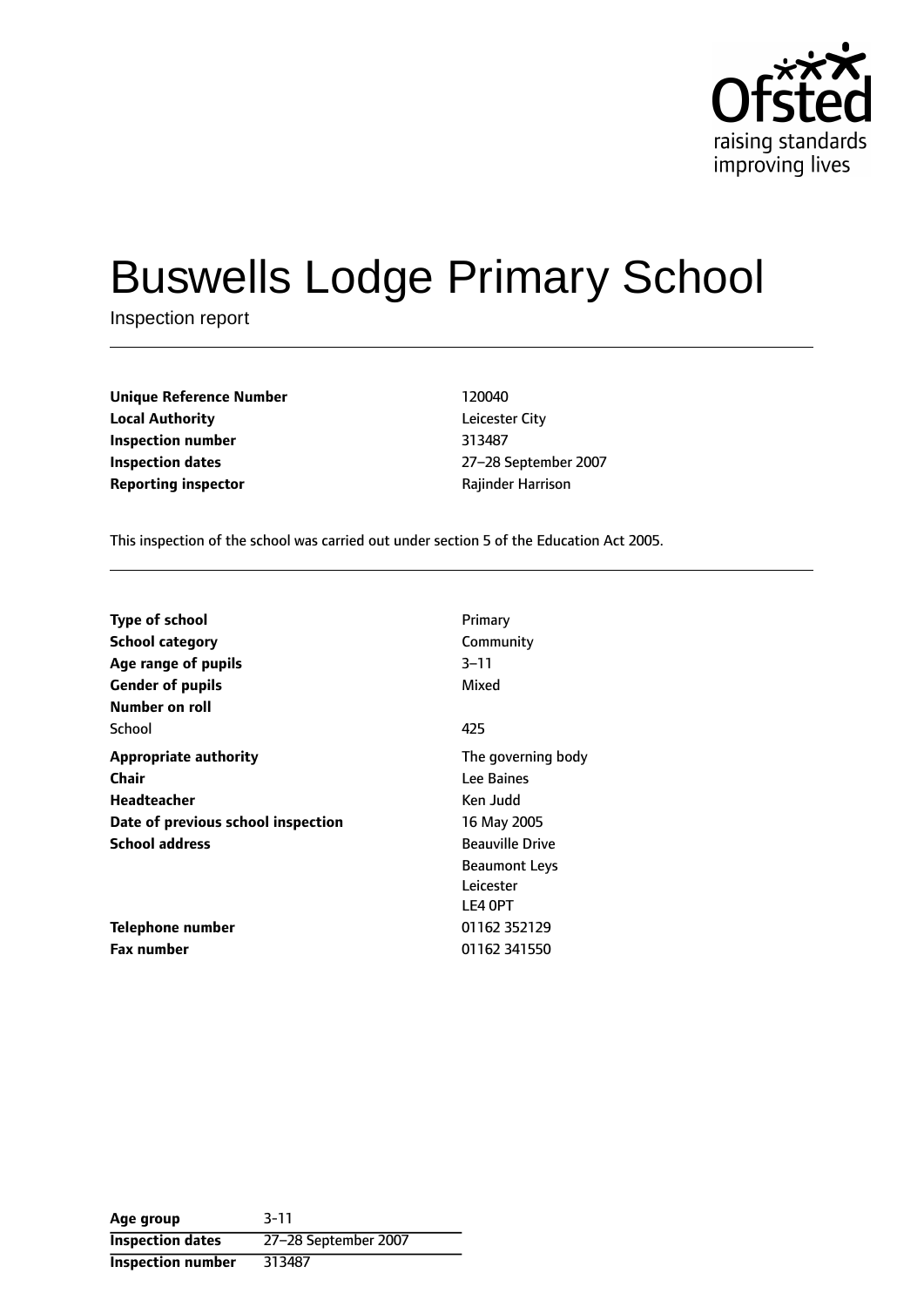.

© Crown copyright 2007

#### Website: www.ofsted.gov.uk

This document may be reproduced in whole or in part for non-commercial educational purposes, provided that the information quoted is reproduced without adaptation and the source and date of publication are stated.

Further copies of this report are obtainable from the school. Under the Education Act 2005, the school must provide a copy of this report free of charge to certain categories of people. A charge not exceeding the full cost of reproduction may be made for any other copies supplied.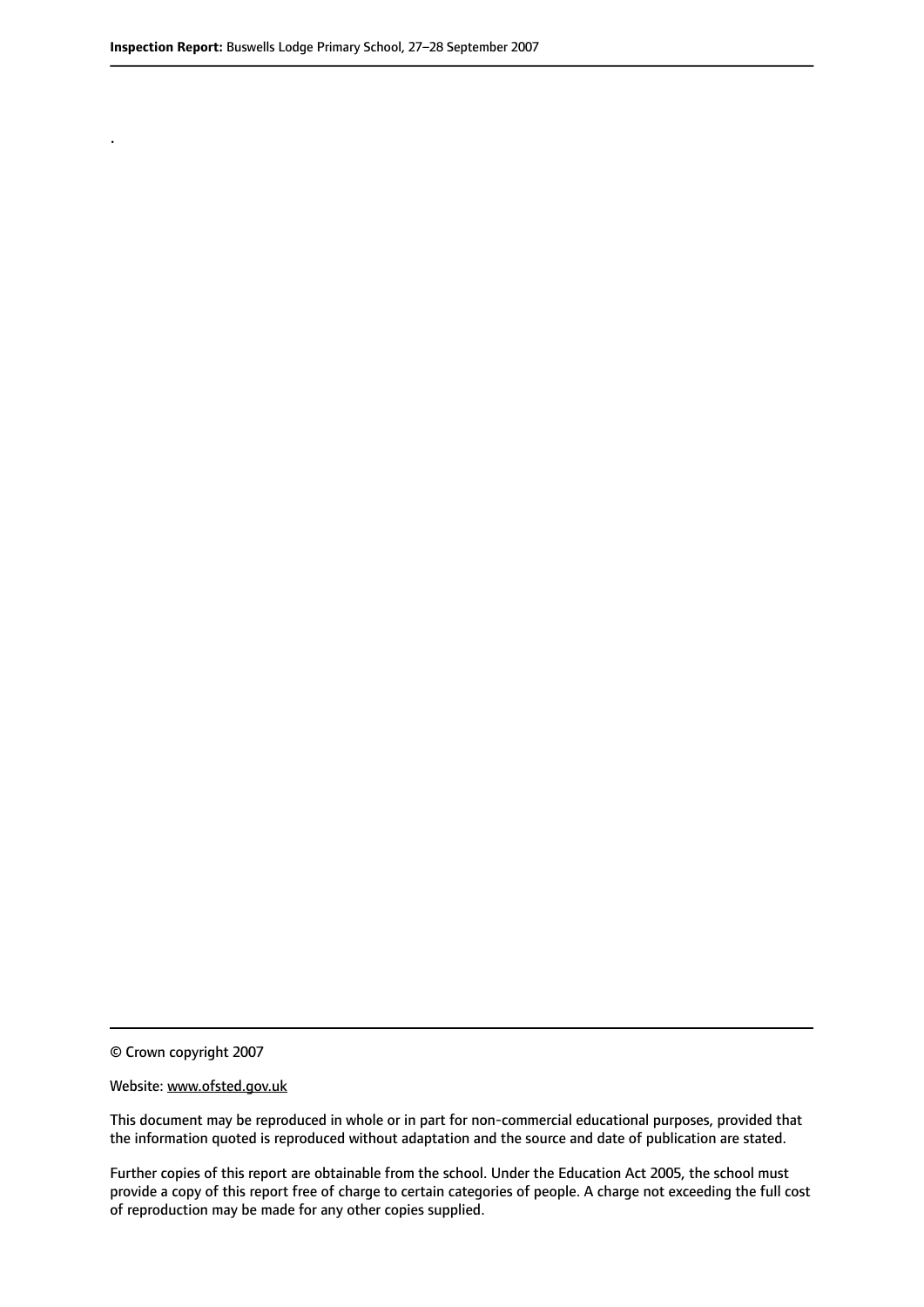# **Introduction**

The inspection was carried out by three Additional Inspectors.

#### **Description of the school**

This is a larger than average sized school. Just over half of the pupils are of White British origin. The remainder represent a wide range of other ethnic heritages and a significant number are new to the country. Many of these pupils do not speak English when they start at the school. A high proportion of pupils are entitled to free school meals. The proportion of pupils with learning difficulties and/or disabilities is higher than in most schools. A high number of pupils leave or join the school at times other than the start and end of the year.

The school has faced considerable staffing disruptions since the previous inspection.

#### **Key for inspection grades**

| Grade 1 | Outstanding  |
|---------|--------------|
| Grade 2 | Good         |
| Grade 3 | Satisfactory |
| Grade 4 | Inadequate   |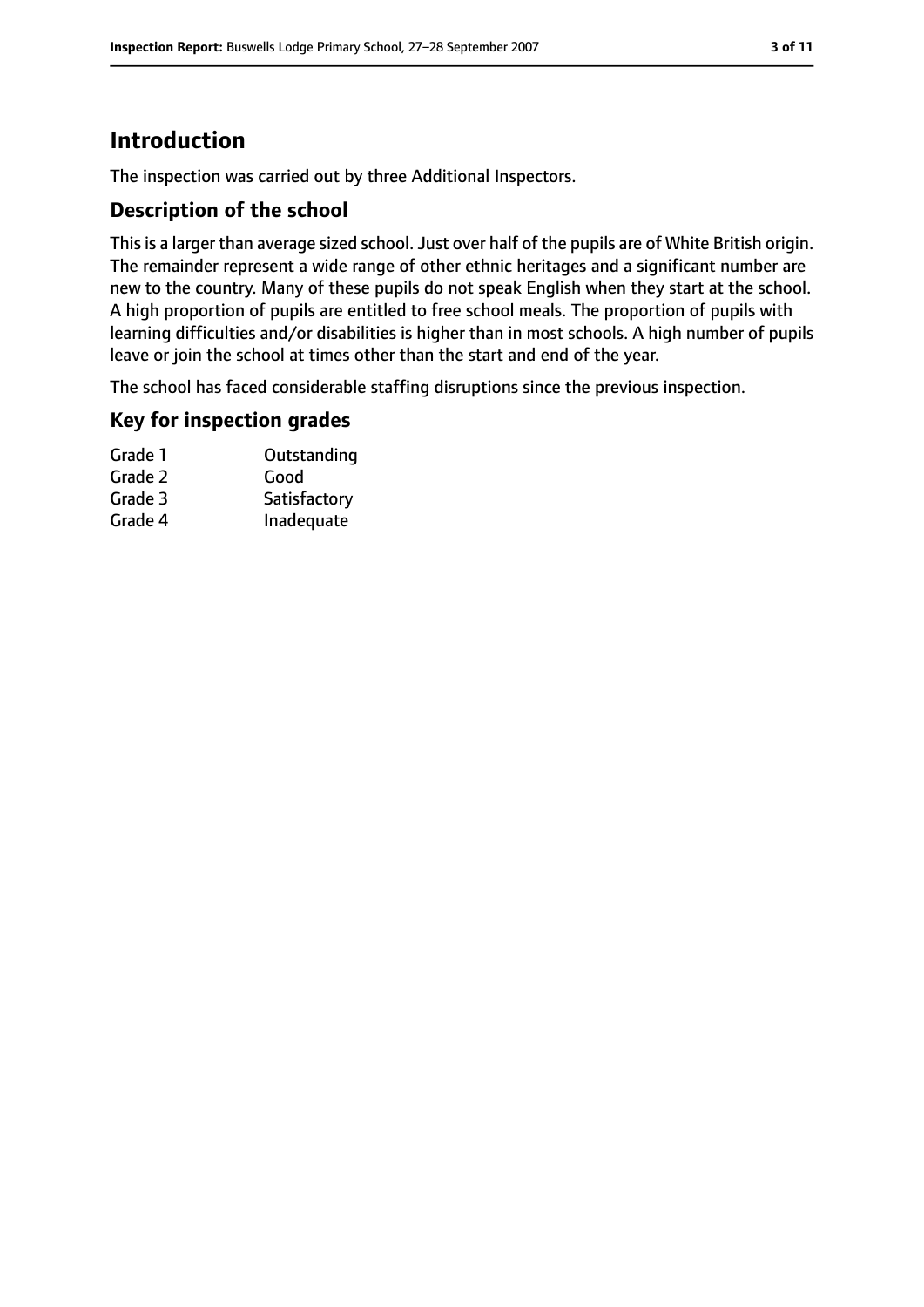# **Overall effectiveness of the school**

#### **Grade: 3**

This is a satisfactory school. Pupils feel safe and well looked after in the friendly, caring atmosphere. They form good relationships and trust all the adults that work with them. Pupils are kind to others and a good harmony exists between the rich mix of different cultures. They understand well the importance of staying fit and healthy and many enjoy the numerous clubs and activities the school offers. Parents are generally positive about the school, but a few feel their views are not taken into account sufficiently. Inspectors feel consultation with parents is satisfactory.

Children start in the Nursery with knowledge and skills that are much lower than expected at this age. Many find it hard to relate to and communicate with others but settle quickly into school routines. At the end of the Foundation Stage, children's literacy and numeracy skills are still very low but their progress is satisfactory. Pupils achieve satisfactorily in Years 1 to 6. The school works hard to integrate the many pupils who join the school throughout the year but these continual disruptions hinder the progress of all pupils. In Year 2, standards are well below average, particularly in writing, because pupils have insufficient opportunities to practise their skills. Standards in Year 6 are also well below average but with many pupils joining the school after Year 2, frequently with little or no previous education in this country, this represents satisfactory progress. Pupils who speak little or no English receive good guidance and achieve as well as their classmates. Those with learning difficulties and/or disabilities receive the help they need to achieve satisfactorily. Teaching is satisfactory overall. Where it is good, pupils discuss their ideas and enjoy learning. In some classes, teachers make insufficient use of assessment information to match work to pupils' needs and challenge the more able enough. Although the school's curriculum, quite rightly, places high emphasis on developing the basic skills of literacy and numeracy, pupils have too few opportunities to talk or to explore ideas independently. Care, guidance and support are satisfactory. Care arrangements are good but not enough is done to help pupils understand how to improve their work.

Leadership and management are satisfactory. Against a backdrop of very difficult staffing issues, the headteacher and governors have worked hard to maintain stability and secure pupils' satisfactory achievement. The school's 2007 test results show an improvement on those of 2006. Improvement since the previous inspection has been satisfactory. Improvement has not been better because senior managers have not kept a tight enough check on every aspect of the school's work, particularly the quality of teaching. The school is accurate in its self-assessment. Raising standards by improving provision is a school priority. Staff and governors have the capacity to improve the school.

#### **Effectiveness of the Foundation Stage**

#### **Grade: 3**

Provision in the Foundation Stage is satisfactory. The accommodation is attractive, stimulating and well resourced, but because one of the classes is located at a distance from the outdoor area, the children in this class cannot use it as readily as the other classes. This particularly limits the opportunities for them to play alongside and learn from others. Leadership and management are satisfactory. Staff work effectively as a team to plan a satisfactory balance of adult guided activities and those chosen by the children themselves to help develop their confidence and independence. For many, these are major challenges but they receive the individual help they need to achieve satisfactorily. Because of their very low starting points,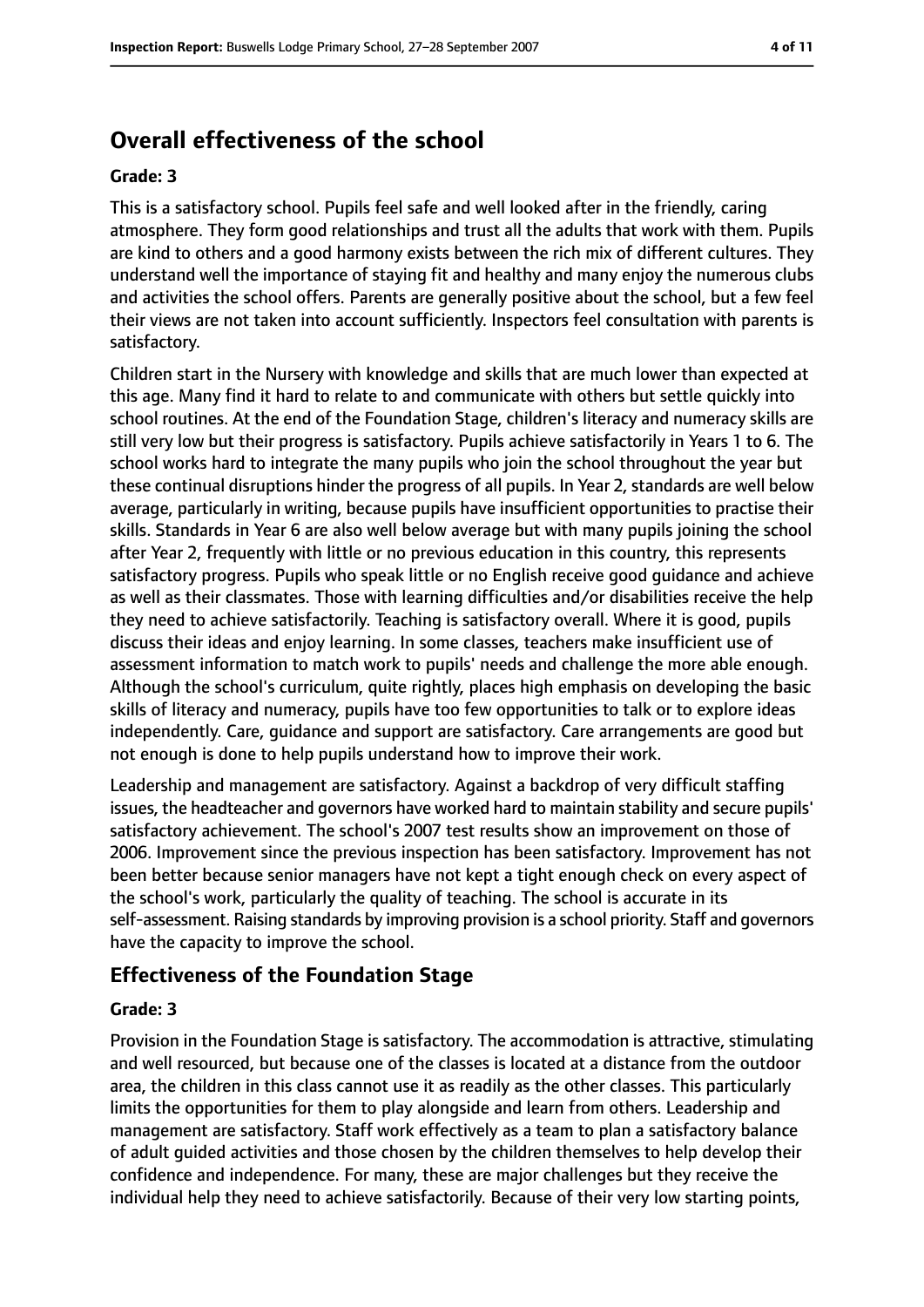staff place high priority on developing children's personal and social skills early in the academic year. Also, staff say that the school's new programme to help develop children's literacy skills more quickly has already had some positive impact on children's speaking.

#### **What the school should do to improve further**

- Increase opportunities for pupils to talk, write and work independently to raise standards, particularly in English.
- Evaluate the quality of teaching and pupils' progress more rigorously in all classes.
- Ensure that all teachers use the assessment information to match work to pupils' needs and challenge the more able fully.
- Provide pupils with clearer quidance as to how they can improve their work.

## **Achievement and standards**

#### **Grade: 3**

From a very low starting point in the Foundation Stage, standards are well below average by the time they leave in Year 6. Standards have improved since 2006, particularly at Key Stage 1.

Although children's literacy and numeracy skills are much lower than the expected levels at the end of the Foundation Stage, children make satisfactory gains in all the areas of learning. Children's social development is good. Most pupils achieve satisfactorily throughout the school. In light of the well below average standards in Year 2, particularly in writing, the school is taking steps to provide pupils with more opportunities to discuss ideas and practise their writing skills. In Year 6, standards are well below average in all subjects and pupils' low literacy skills hinder their progress in other subjects, for example in solving problems in mathematics.

### **Personal development and well-being**

#### **Grade: 3**

Pupils' spiritual, moral, social and cultural development is good. Pupils respect other cultures well and work with everyone comfortably. They look after each other well; for example, older pupils help younger ones at lunchtimes. They take pride in being school councillors and decide, for example, how to improve playtimes. Their contributions to the school community are good but they are not as involved in the wider community. Many visitors and visits help pupils gain a good understanding of different faiths, art and music. They particularly enjoy the sports clubs and other special events. 'I love all the keep fit things we do', is a typical comment from many. In good lessons, pupils respond enthusiastically but their behaviour is only satisfactory when lessons are less effective. Pupils know about healthy foods and enjoy the good school meals. They know how to stay safe and who to go to if they feel threatened and understand the dangers of drugs. Despite the school's good efforts, attendance continues to be below average because a few families fail to ensure their children attend regularly. Although pupils develop good social skills that will benefit them in later life, their low basic skills mean readiness for the future is just satisfactory.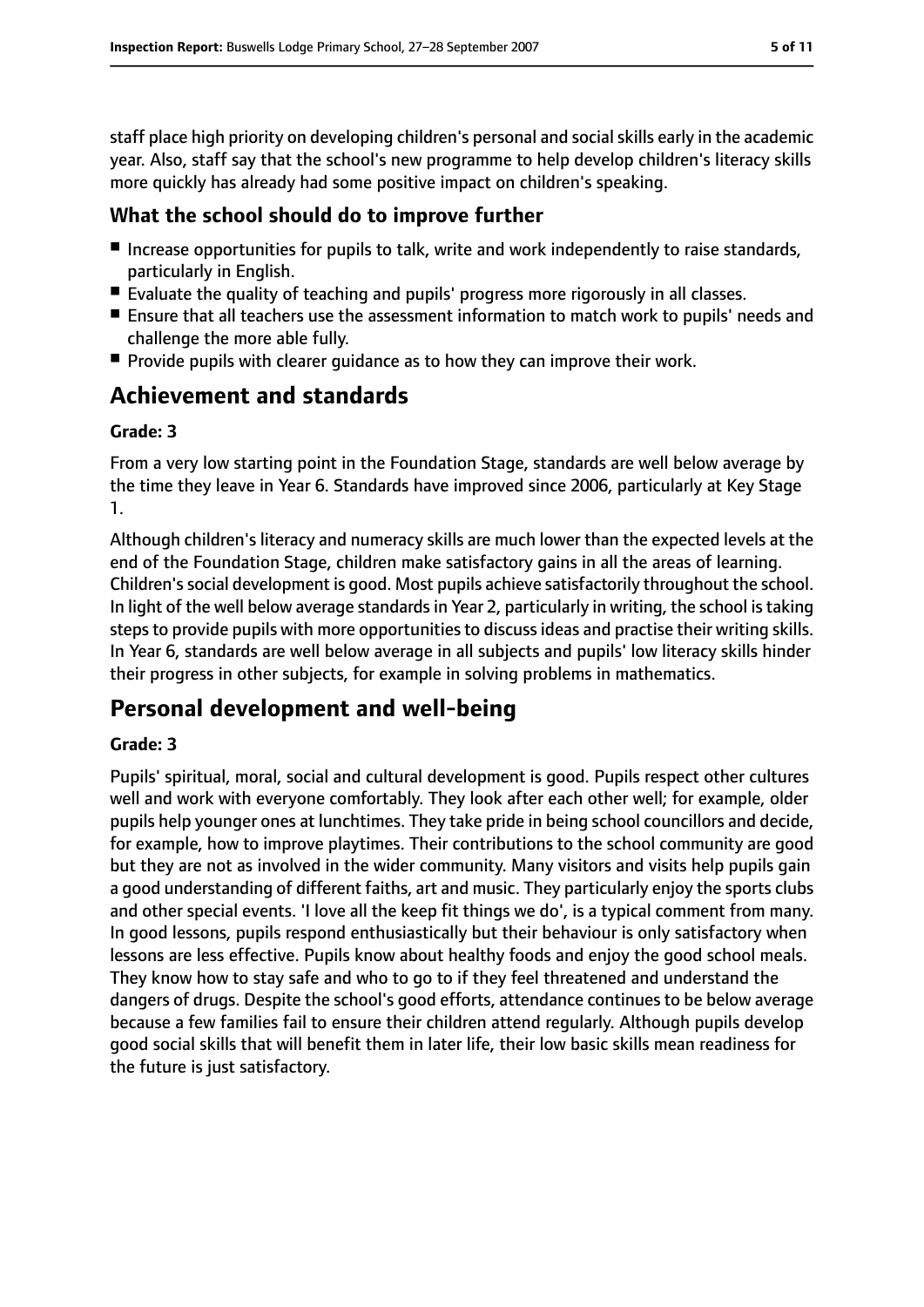# **Quality of provision**

#### **Teaching and learning**

#### **Grade: 3**

There is some good, lively teaching in the school that captures pupils' interest. When teaching is of this calibre, pupils achieve well. Challenging questions encourage pupils to think about and express their views more confidently. For example, in a lively history lesson pupils were both fascinated and horrified by how children were put to work in Victorian England. Pupils enjoy working in small groups as sharing ideas helps them to develop their understanding. Teaching assistants provide effective support to help pupils of all abilities participate. However, many lessons, while satisfactory, are less stimulating and result in pupils learning at a slower pace. In these lessons, teachers direct learning too much, pupils have too few opportunities to work independently and the tasks are not matched well enough to pupils' needs to challenge them fully, particularly the more able. Often all pupils do the same work regardless of their ability.

#### **Curriculum and other activities**

#### **Grade: 3**

The curriculum is planned well and the quality of the documentation is good. However, not all teachers use these good plans to prepare lessons that build successfully on what pupils can already do. In a number of lessons, what teachers provide does not challenge pupils enough, especially to think and explore ideas on their own. In some classes, pupils have too few opportunities to talk about what they are learning or practise their writing skills. Since the previous inspection, the school has introduced many good out of class activities especially for pupils in Years 3 to 6. This provision boosts pupils' confidence and self-esteem and gives them a good insight into the world beyond school. Links with organisations, especially sports clubs, are particularly good. Work in lessons entitled 'R time', where pupils discuss moral issues and are encouraged to express their feelings, supports pupils' personal development very effectively.

#### **Care, guidance and support**

#### **Grade: 3**

Care arrangements are good. Child protection and health and safety procedures are secure, as are the required safeguarding procedures. Pupils know who to go to if they are worried or upset and know staff or the pupils, that have been specially trained to support others, will help them. Pupils new to the school, often with very complex educational or social needs, are supported sensitively. External agencies are involved where appropriate. Arrangements to prepare pupils for secondary school are good.

The school gathers valuable data regarding pupils' progress but this information is not analysed well enough to identify at an early stage when pupils may be falling behind and to make the necessary arrangements to help them to catch up quickly. Although it is the school's policy to set short-term targets to help pupils move on, this does not happen in every class. Similarly, not all teachers mark work in sufficient detail to help pupils understand what they need to do to improve their work.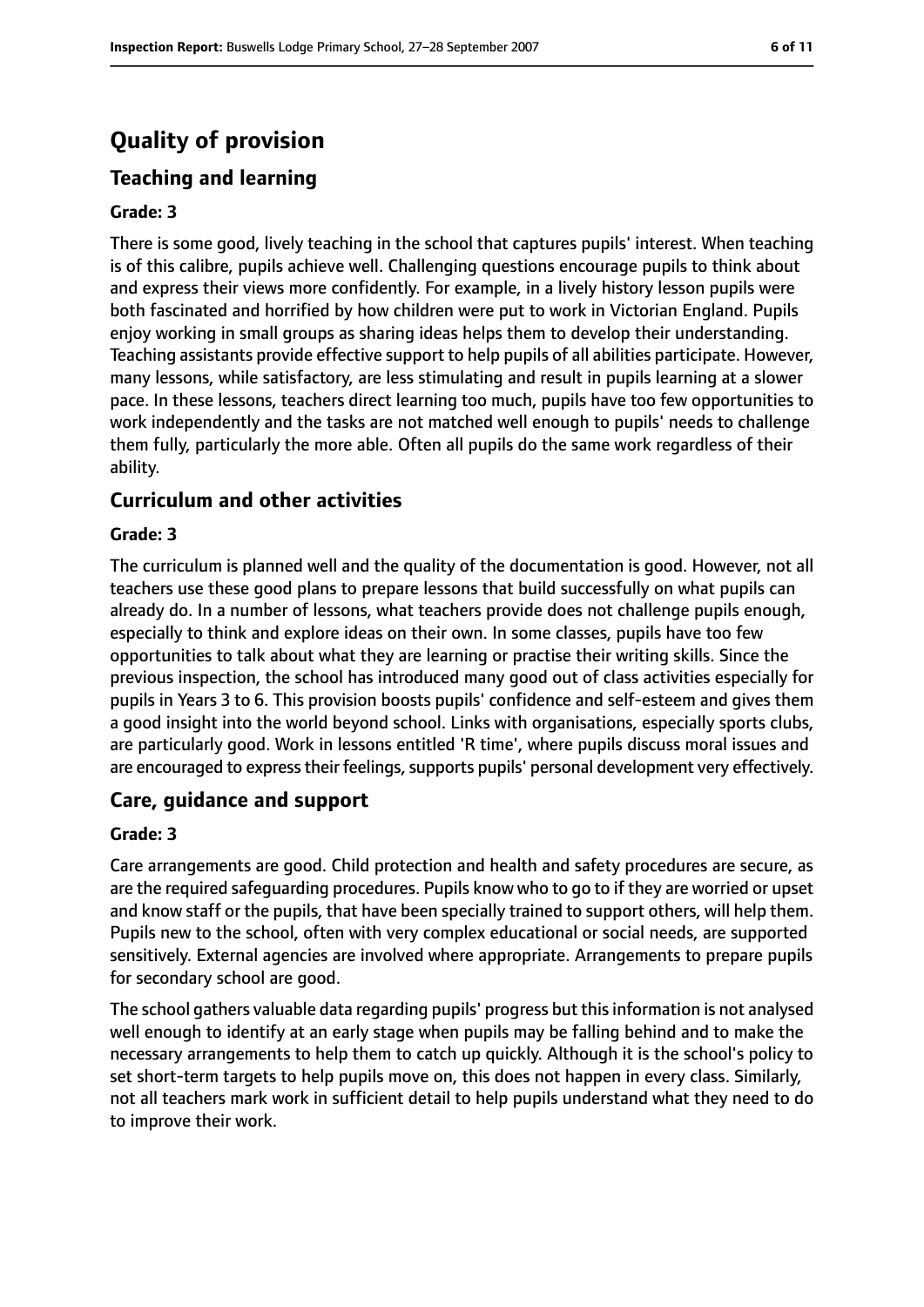# **Leadership and management**

#### **Grade: 3**

The headteacher has a clear vision for moving the school forward and now has the staff he needs to make the improvements necessary to raise standards. All teachers have had the training required to improve pupils' literacy skills and refine assessment procedures. Managers regularly review the school's work and pupils' progress but their actions lack rigour, particularly in checking that all staff follow the school's policies, for example, regarding planning and marking.

Governors visit the school regularly, are well informed and have supported senior managers well over the last two years. They see the school as an important part of the community and work hard to secure its good standing in the area. Good financial management ensures that priorities such as staff training and support for pupils who learn English as a new language are adequately resourced. They recognise that they are not involved enough in planning improvements and checking classroom practice.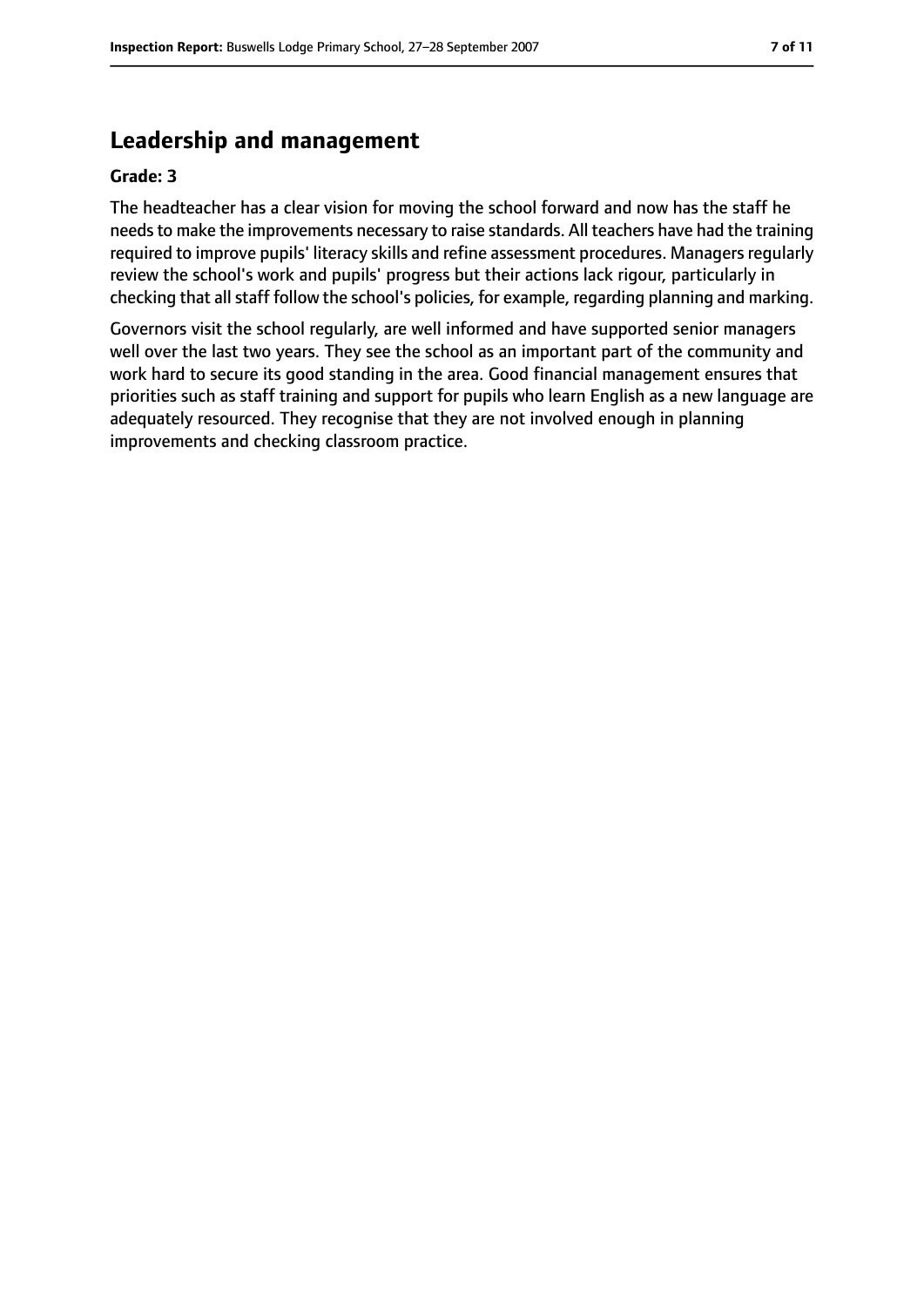**Any complaints about the inspection or the report should be made following the procedures set out in the guidance 'Complaints about school inspection', which is available from Ofsted's website: www.ofsted.gov.uk.**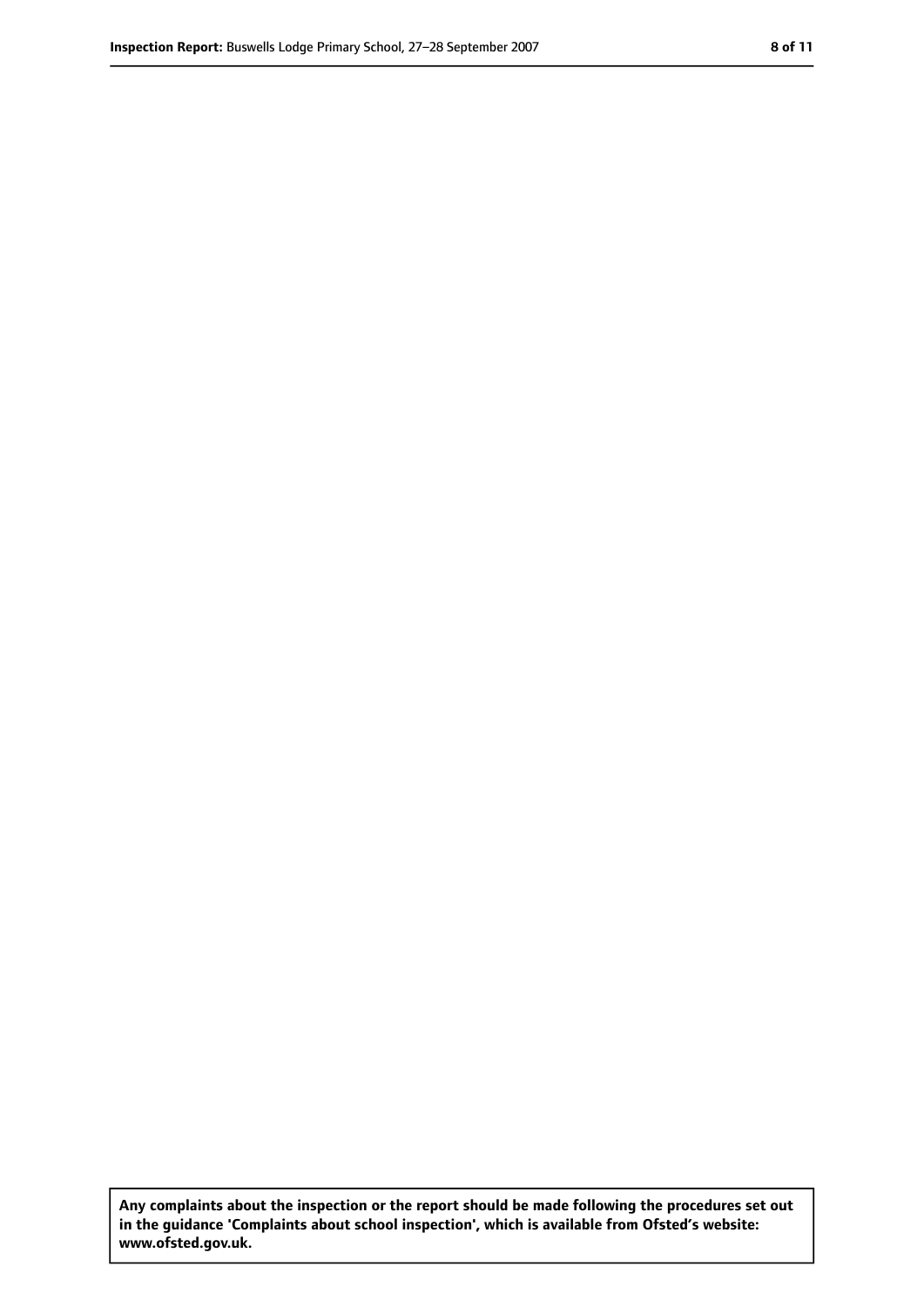# **Inspection judgements**

| $^{\backprime}$ Key to judgements: grade 1 is outstanding, grade 2 good, grade 3 satisfactory, and | School         |
|----------------------------------------------------------------------------------------------------|----------------|
| arade 4 inadeguate                                                                                 | <b>Overall</b> |

#### **Overall effectiveness**

| How effective, efficient and inclusive is the provision of education, integrated<br>care and any extended services in meeting the needs of learners? |     |
|------------------------------------------------------------------------------------------------------------------------------------------------------|-----|
| Effective steps have been taken to promote improvement since the last<br>inspection                                                                  | Yes |
| How well does the school work in partnership with others to promote learners'<br>well-being?                                                         |     |
| The effectiveness of the Foundation Stage                                                                                                            |     |
| The capacity to make any necessary improvements                                                                                                      |     |

#### **Achievement and standards**

| How well do learners achieve?                                                                               |  |
|-------------------------------------------------------------------------------------------------------------|--|
| The standards <sup>1</sup> reached by learners                                                              |  |
| How well learners make progress, taking account of any significant variations between<br>groups of learners |  |
| How well learners with learning difficulties and disabilities make progress                                 |  |

#### **Personal development and well-being**

| How good is the overall personal development and well-being of the<br>learners?                                  |  |
|------------------------------------------------------------------------------------------------------------------|--|
| The extent of learners' spiritual, moral, social and cultural development                                        |  |
| The extent to which learners adopt healthy lifestyles                                                            |  |
| The extent to which learners adopt safe practices                                                                |  |
| How well learners enjoy their education                                                                          |  |
| The attendance of learners                                                                                       |  |
| The behaviour of learners                                                                                        |  |
| The extent to which learners make a positive contribution to the community                                       |  |
| How well learners develop workplace and other skills that will contribute to<br>their future economic well-being |  |

#### **The quality of provision**

| How effective are teaching and learning in meeting the full range of the<br>learners' needs?          |  |
|-------------------------------------------------------------------------------------------------------|--|
| How well do the curriculum and other activities meet the range of needs<br>and interests of learners? |  |
| How well are learners cared for, guided and supported?                                                |  |

 $^1$  Grade 1 - Exceptionally and consistently high; Grade 2 - Generally above average with none significantly below average; Grade 3 - Broadly average to below average; Grade 4 - Exceptionally low.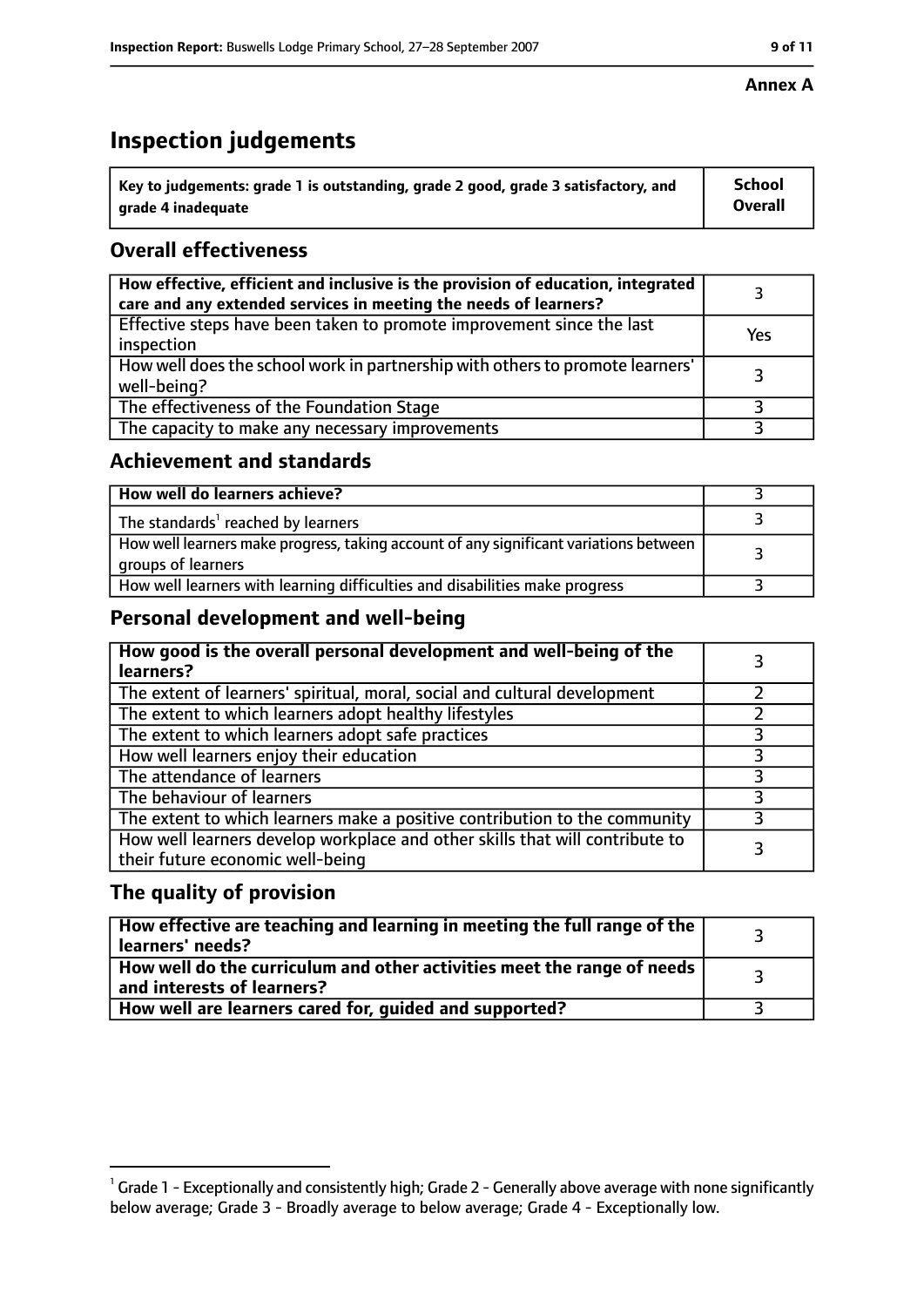#### **Annex A**

# **Leadership and management**

| How effective are leadership and management in raising achievement<br>and supporting all learners?                                              | 3         |
|-------------------------------------------------------------------------------------------------------------------------------------------------|-----------|
| How effectively leaders and managers at all levels set clear direction leading<br>to improvement and promote high quality of care and education |           |
| How effectively leaders and managers use challenging targets to raise standards                                                                 | 3         |
| The effectiveness of the school's self-evaluation                                                                                               |           |
| How well equality of opportunity is promoted and discrimination tackled so<br>that all learners achieve as well as they can                     | 3         |
| How effectively and efficiently resources, including staff, are deployed to<br>achieve value for money                                          | 3         |
| The extent to which governors and other supervisory boards discharge their<br>responsibilities                                                  | 3         |
| Do procedures for safequarding learners meet current government<br>requirements?                                                                | Yes       |
| Does this school require special measures?                                                                                                      | <b>No</b> |
| Does this school require a notice to improve?                                                                                                   | No        |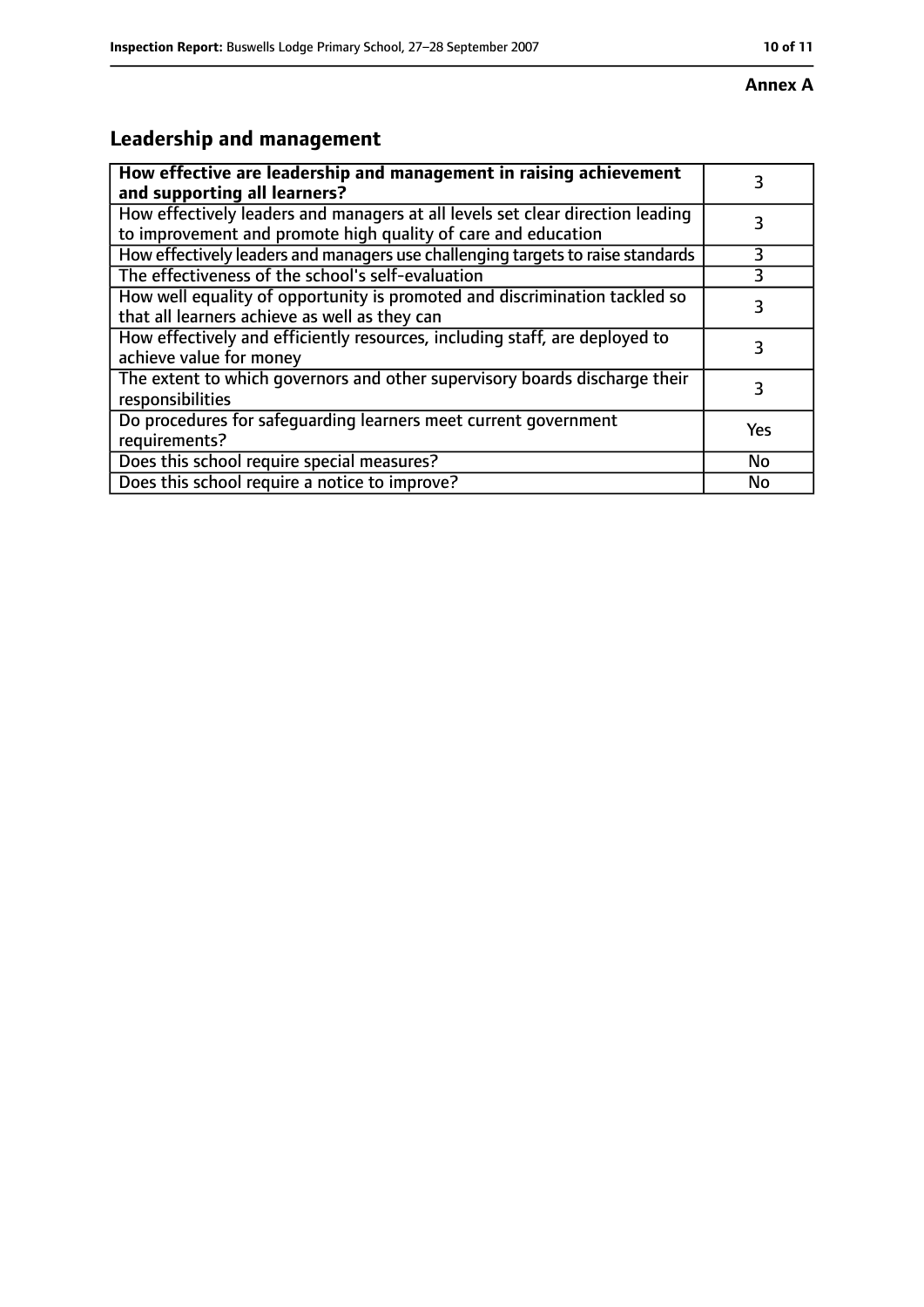#### **Annex B**

### **Text from letter to pupils explaining the findings of the inspection**

1 October 2007

#### Dear Pupils

Inspection of Buswells Lodge Primary School, Leicester, LE4 0PT

I am writing to tell you what we found out when we came to your school recently to look at the work you do and to talk to your teachers. It was lovely meeting you. Thank you for making us feel welcome and for being so friendly. I enjoyed chatting to you over lunch and finding out about the clubs you can join. We particularly liked how the older pupils help younger ones and how well you all get on with each other.

- Your school is satisfactory in every way.
- Although the standards you achieve are lower than we find in other schools, you make satisfactory progress. The school's results were better this year than in 2006, so things are improving.
- While most lessons are satisfactory, where teaching is good you really enjoy what you do, work hard and learn more.
- You work best when teachers give you challenging work and the time to discuss what you are learning with your friends.
- The work teachers plan is satisfactory and many visitors and trips help you learn more.
- You know about staying safe and healthy and enjoy your school dinners.
- You make good friends and can go to someone if you are worried or unhappy.
- The headteacher and all the staff take good care of you and help you.

These are things we have asked the school to do to become even better.

- Give you more time to talk about your work, to write more, and to work by yourselves more often so that you make even better progress.
- Make sure all your lessons are good and that you always do the best you can.
- Make sure that teachers check what you can already do and give you work that helps you get higher results.
- Make sure teachers show you what you need to do to improve your work. There are things you could do to help too. For example, you could make sure you always do your best and ask for harder work if you need it and some of you should try to come to school more regularly.

I hope that you will all do well in the future.

#### Yours faithfully

Rajinder Harrison Lead inspector